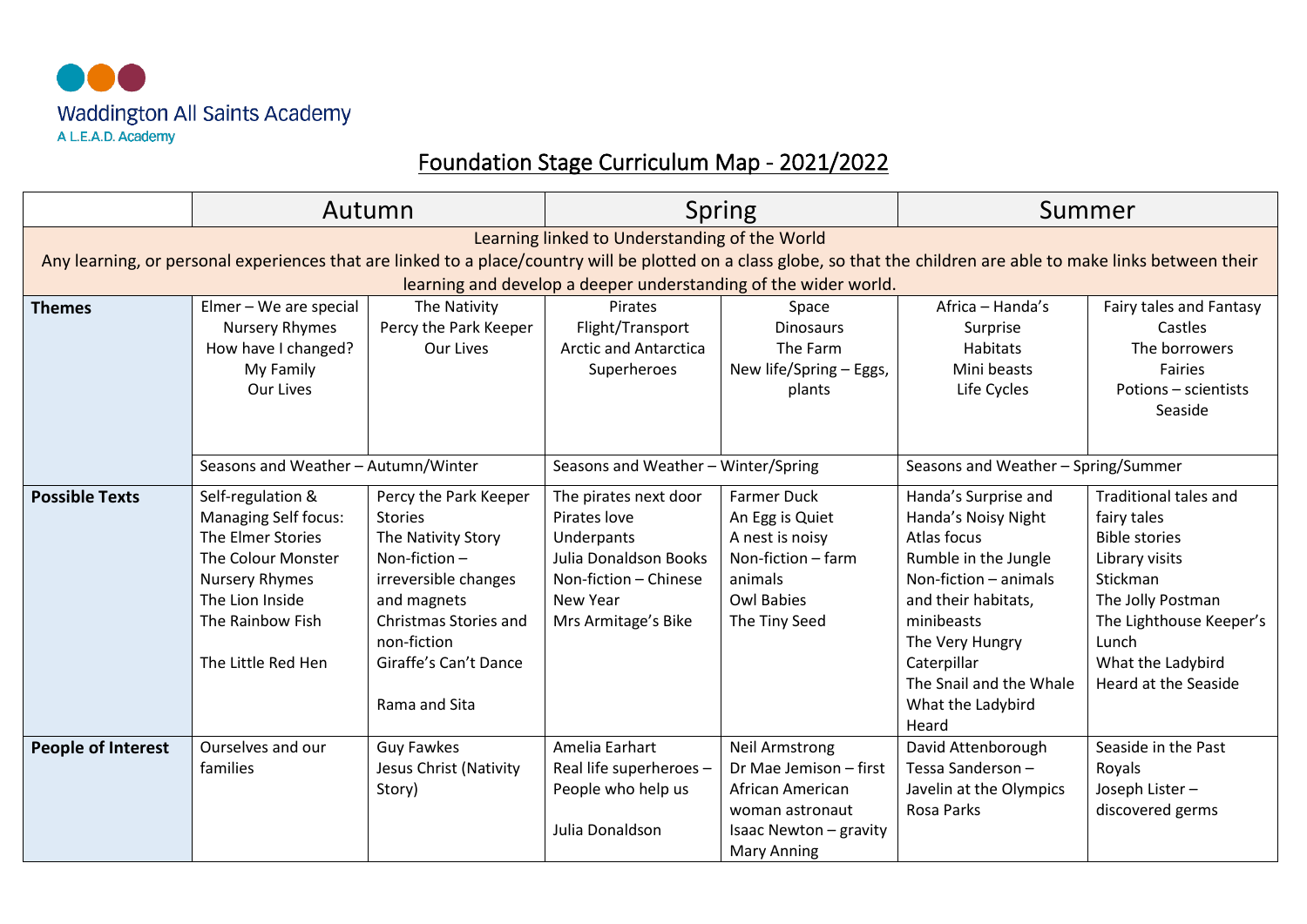| Communication           | Settling into Foundation Stage              |                              | Talk partners                                   |                           | Asking and answering how and why questions           |                           |
|-------------------------|---------------------------------------------|------------------------------|-------------------------------------------------|---------------------------|------------------------------------------------------|---------------------------|
| and Language            | Introducing rules/routines                  |                              | Understanding how to ask questions              |                           | Talking about their learning                         |                           |
|                         | Listening and joining in with stories       |                              | Using full sentences to answer questions and    |                           | Using a wide range of vocabulary in their play       |                           |
| Listening, Attention    | Nursery rhymes, rhyme and alliteration      |                              | share information                               |                           | Describe events in detail - using correct past tense |                           |
| and Understanding       | Respond to simple instructions              |                              | Kindness balloons - being kind to ourselves and |                           | and time connectives                                 |                           |
|                         | Talking about themselves and their family - |                              | others                                          |                           | Sharing learning under the visualiser - explaining   |                           |
| Speaking                | what makes you unique                       |                              | Sharing learning under the visualiser - talking |                           | process and next steps                               |                           |
|                         | Sharing learning under the visualiser       |                              | about their favourite part/successes            |                           | Transition to Year 1                                 |                           |
|                         | Playground games                            |                              | Using vocabulary influenced by books - story    |                           | Using recently introduced vocabulary (including      |                           |
|                         | Taking part in class discussions            |                              | specific words including retelling stories      |                           | story words) to explain understanding and link to    |                           |
|                         | Listening carefully - Our Talk Charter      |                              | What makes a good listener? Our Talk Charter    |                           | learning                                             |                           |
|                         |                                             |                              | Detailed discussions about key learning         |                           | Detailed discussions about key learning              |                           |
|                         |                                             |                              |                                                 |                           | What makes a confident talker (Our Talk Charter)     |                           |
| <b>Personal, Social</b> | LEAD values - clouds                        | LEAD values - clouds         | LEAD values - clouds                            | LEAD values - clouds      | LEAD values - clouds                                 | LEAD values - clouds      |
| and Emotional           | <b>Executive function</b>                   | <b>Executive function</b>    | <b>Executive function</b>                       | <b>Executive function</b> | <b>Executive function</b>                            | <b>Executive function</b> |
| <b>Development</b>      | strategies - working                        | strategies - working         | strategies -self-control                        | strategies -self-control  | strategies - working                                 | strategies - working      |
|                         | memory                                      | memory                       | What helps us stay                              | How can we help           | memory, mental                                       | memory, mental            |
| Self-Regulation         | What makes us special                       | <b>Building self-</b>        | healthy and safe?                               | others? What makes a      | flexibility, self-control                            | flexibility, self-control |
|                         | $-$ what am I good at?                      | confidence to speak in       | British values-                                 | good friend?              | Looking after others                                 | Looking after others      |
| <b>Managing Self</b>    | What makes me                               | front of groups and          | helping and feeling                             | Growth mind set -         | Learning under the                                   | Taking part in Sports Day |
|                         | unique?                                     | the class                    | proud                                           | showing resilience and    | visualiser - feeling                                 | Growth mind set -         |
| <b>Building</b>         | Being kind and staying                      | Growth Mind set              | Identify and moderate                           | challenging ourselves     | proud and explaining                                 | taking on challenges and  |
| Relationships           | safe                                        | Self-regulation              | own feelings - self                             | Kindness balloons         | processes                                            | understanding changes     |
|                         | Getting to know each                        | strategies - dealing         | regulation                                      | Self-regulation           | Being role models for                                | Transition to Year 1      |
|                         | other and making                            | with emotions                | Kindness Superheroes                            | strategies                | behaviour and effort                                 | activities - using Year 1 |
|                         | friends                                     | Children to explain          | - being kind to                                 | Sharing learning -        | Personal hygiene -                                   | classrooms to develop     |
|                         | Our feelings                                | their thoughts and           | ourselves and thinking                          | feeling proud             | handwashing                                          | confidence                |
|                         | Getting changed for PE                      | feelings to others           | about others feelings                           | Being role models for     | Getting changed for PE                               | Learning under the        |
|                         | Confidence building                         | <b>Building constructive</b> | New Year's resolutions                          | behaviour and effort      | independently                                        | visualiser - feeling      |
|                         | Sharing, taking turns                       | and respectful               | Personal hygiene -                              | Personal hygiene -        |                                                      | proud and explaining      |
|                         | Waiting politely                            | relationships                | handwashing                                     | handwashing               |                                                      | processes                 |
|                         | Personal hygiene -                          | Personal hygiene -           | Getting changed for PE                          | Getting changed for PE    |                                                      | Being role models for     |
|                         | handwashing and                             | handwashing and              | independently                                   | independently             |                                                      | behaviour and effort      |
|                         | toileting                                   | toileting                    |                                                 |                           |                                                      | Whole School Assembly     |
|                         |                                             |                              |                                                 |                           |                                                      | Focus: Transition and     |
|                         | Whole School                                | Whole School                 | Whole School                                    | Whole School              | <b>Whole School Assembly</b>                         | Dealing with change       |
|                         | <b>Assembly Focus:</b>                      | <b>Assembly Focus: How</b>   | <b>Assembly Focus:</b>                          | <b>Assembly Focus:</b>    | Focus: How do we                                     |                           |
|                         |                                             |                              |                                                 |                           | respect our planet?                                  |                           |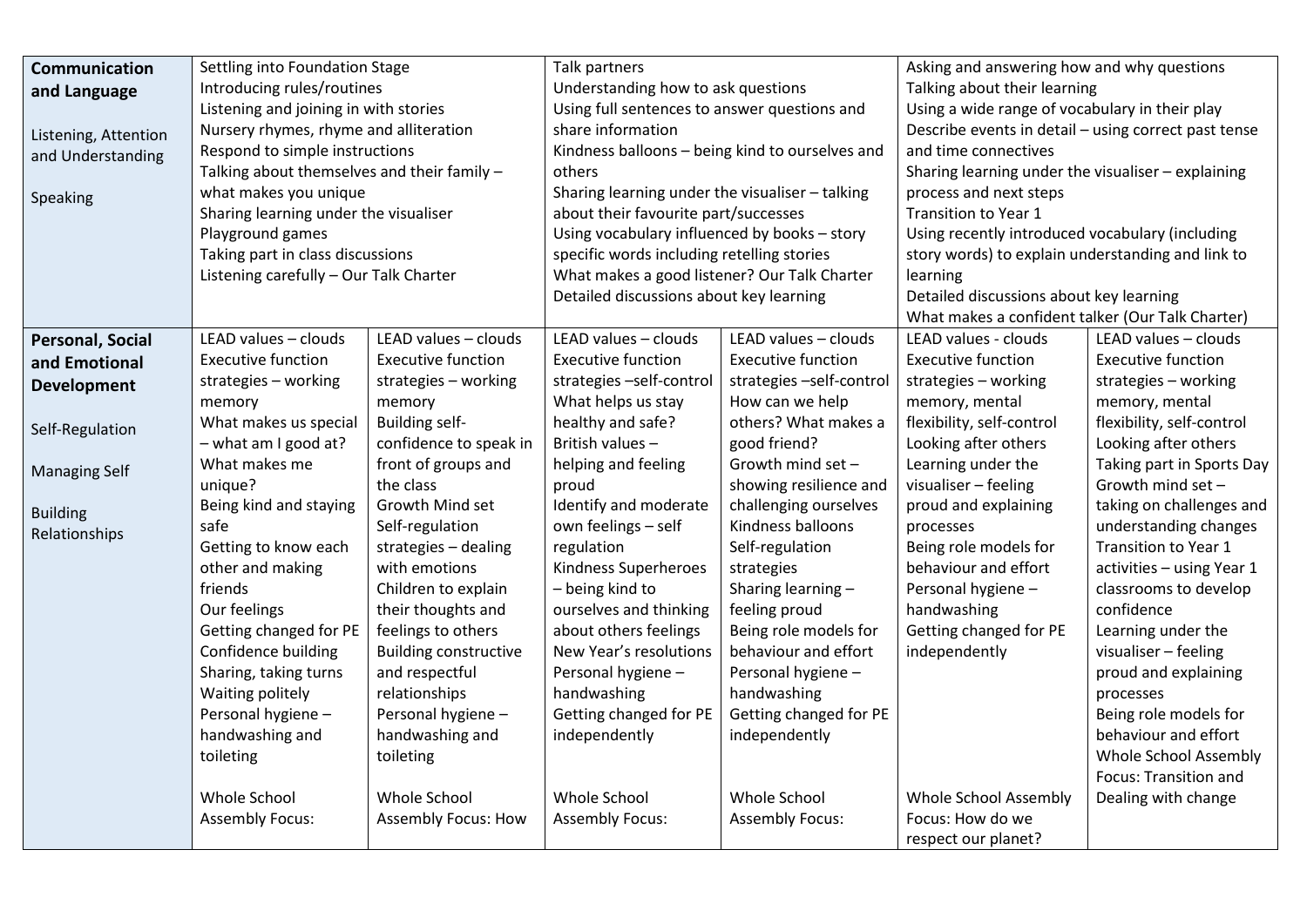|                    | Healthy Me - mental                                                                      | are we all unique?       | Resilience – successful                               | Lifting limits - gender                      |                                                                                                 |  |
|--------------------|------------------------------------------------------------------------------------------|--------------------------|-------------------------------------------------------|----------------------------------------------|-------------------------------------------------------------------------------------------------|--|
|                    | and physical health                                                                      | Promoting diversity      | role models                                           | stereotyping                                 |                                                                                                 |  |
| <b>Physical</b>    | P.E. Moving in different ways                                                            |                          | P.E. Gymnastics                                       |                                              | P.E. with MSP Dance                                                                             |  |
| <b>Development</b> | P.E. Early ball skills                                                                   |                          | P.E. Ball Skills                                      |                                              | P.E. Games (Team focused)                                                                       |  |
|                    | Crates - climbing and balance                                                            |                          | Ball skills - aiming, dribbling, pushing, throwing,   |                                              | The Daily Mile                                                                                  |  |
| <b>Gross Motor</b> | <b>Bikes and trikes</b>                                                                  |                          | catching, kicking                                     |                                              | Small equipment -bats and balls, scoops                                                         |  |
|                    | The Daily Mile                                                                           |                          | The Daily Mile                                        |                                              | Basket ball hoop                                                                                |  |
| <b>Fine Motor</b>  | Throwing and catching                                                                    |                          | Using apparatus/large construction                    |                                              | Yoga and plank challenge                                                                        |  |
|                    | Large motor movements                                                                    |                          |                                                       | Moving safely when using equipment/apparatus | Movement to number songs                                                                        |  |
|                    | Core body strength and cross body movements                                              |                          | Using equipment - beanbags, bats, balls               |                                              | Hoops and skipping ropes                                                                        |  |
|                    | Yoga and Plank challenge                                                                 |                          | Yoga, plank challenge                                 |                                              | Big blue blocks - building a range of creations,                                                |  |
|                    | Movement to number songs                                                                 |                          | Obstacle courses - refining balance, positional       |                                              | making obstacles to go under, over, through and                                                 |  |
|                    | Bikeability                                                                              |                          | language                                              |                                              | around                                                                                          |  |
|                    | Parachute games                                                                          |                          | Movement to number songs                              |                                              |                                                                                                 |  |
|                    | Climbing - adventure trail                                                               |                          |                                                       |                                              |                                                                                                 |  |
|                    | Getting changed for PE                                                                   |                          |                                                       |                                              |                                                                                                 |  |
|                    | Fine motor strength opportunities                                                        |                          | Fine motor strength opportunities to refine           |                                              | Fine motor strength opportunities to refine                                                     |  |
|                    | Tweezers                                                                                 |                          | motor control                                         |                                              | Tweezers                                                                                        |  |
|                    | Threading                                                                                |                          | Tweezers                                              |                                              | Threading                                                                                       |  |
|                    | Playdough - manipulating objects                                                         |                          | Threading<br>$\bullet$                                |                                              | Clay                                                                                            |  |
|                    | Messy Play<br>Loose parts<br>$\bullet$<br>Using hand tools (cutting, playdough tools) to |                          | Plastercine<br>Messy Play<br>Loose parts<br>$\bullet$ |                                              | Messy Play<br>Loose parts<br>$\bullet$<br>Handwriting - holding a pencil with the correct grip, |  |
|                    |                                                                                          |                          |                                                       |                                              |                                                                                                 |  |
|                    |                                                                                          |                          |                                                       |                                              |                                                                                                 |  |
|                    | make changes to materials                                                                |                          | Using hand tools (cutting, playdough tools) to        |                                              | control and effective pencil pressure                                                           |  |
|                    | Cutting in snips                                                                         |                          | make effective changes to a range of materials        |                                              | Strength, posture, core muscle movements                                                        |  |
|                    | Holding pencil/paintbrush beyond whole hand                                              |                          | Cutting a straight line                               |                                              | Fine motor opportunities to refine control                                                      |  |
|                    | grasp                                                                                    |                          | Handwriting                                           |                                              | Cutting skills - cutting in a curved line and around                                            |  |
|                    | <b>Using Chalk</b>                                                                       |                          | Posture and core strength                             |                                              | shapes                                                                                          |  |
|                    | Large scale drawing and writing                                                          |                          | How to draw resources for refining pencil             |                                              | How to draw resources for refining pencil control                                               |  |
|                    | Pencil to paper - developing muscle tone                                                 |                          | control and movement                                  |                                              | and movement                                                                                    |  |
|                    | Construction opportunities - mobilo                                                      |                          | Modelling of correct pencil grip and                  |                                              | Construction opportunities - lego, shapes that                                                  |  |
|                    | Doing zips and buttons                                                                   |                          | drawing/writing skills                                |                                              | connect, loose parts                                                                            |  |
|                    | Finding a dominant hand                                                                  |                          | Construction opportunities - large knex               |                                              | Careful colouring - inside the lines                                                            |  |
|                    |                                                                                          |                          | Becoming more careful with colouring skills           |                                              | Drawing recognisable pictures                                                                   |  |
| Literacy           | Phase 1 Phonics:                                                                         | Choosing a book $-$      | Modelled                                              | Comprehension skills -                       | Telling own stories                                                                             |  |
|                    | Rhyme, rhythm and                                                                        | class choice each day    | comprehension                                         | anticipating events                          | Use language and vocabulary linked to books                                                     |  |
| Comprehension      | alliteration                                                                             | Story den                | Access to a variety of                                | and prediction                               | Fairy tales, traditional tales and fantasy stories                                              |  |
|                    | Sound discrimination                                                                     | The Nativity Story $-$   | books (fiction, non-                                  | Modelled                                     | Alternative fairy tales                                                                         |  |
|                    |                                                                                          | Retelling stories (story | fiction, poems)                                       | comprehension                                |                                                                                                 |  |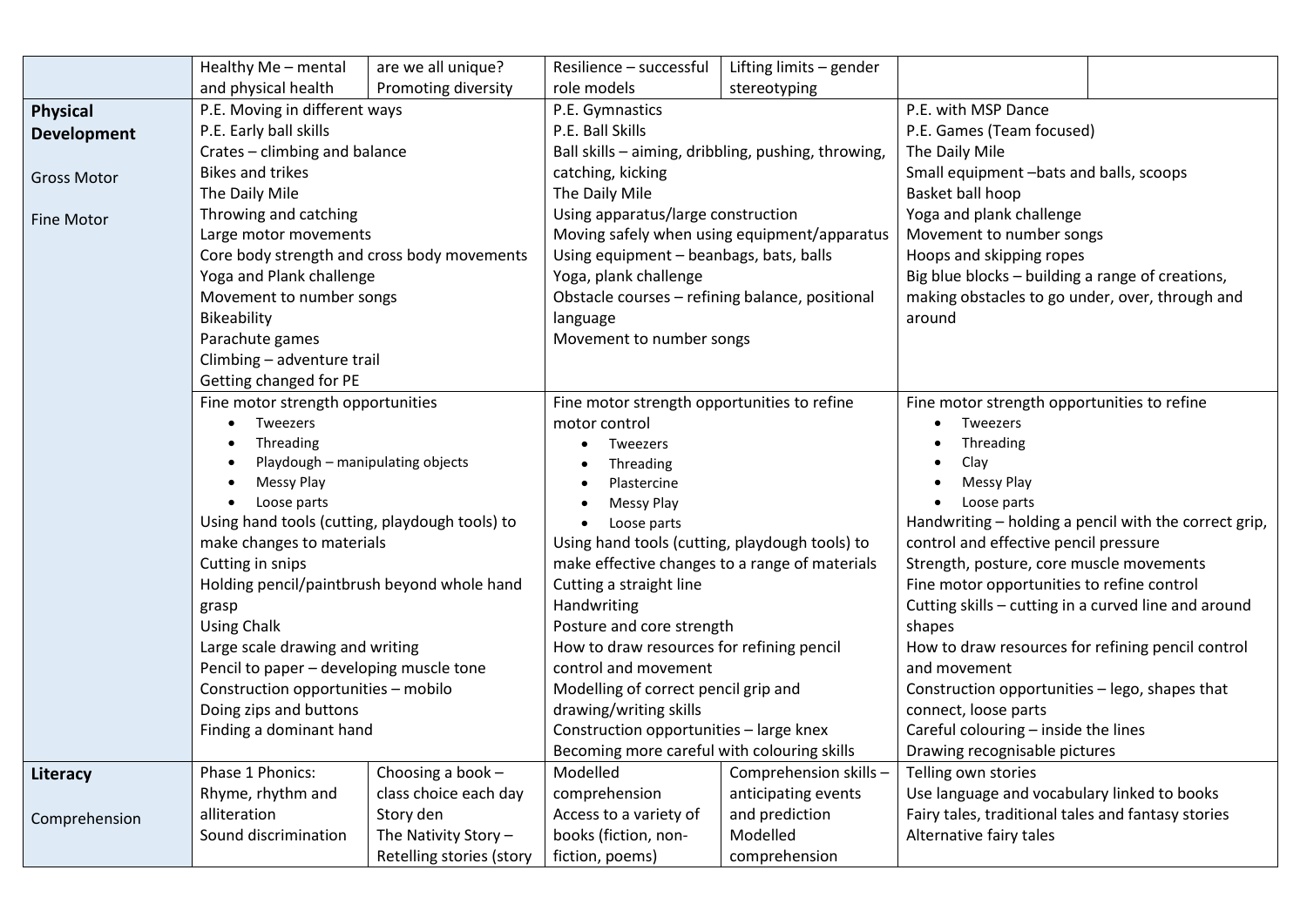| <b>Word Reading</b> | Body percussion and      | den, puppets, role          | Developing               | Access to a variety of   | Access to a variety of books (fiction, non-fiction,   |
|---------------------|--------------------------|-----------------------------|--------------------------|--------------------------|-------------------------------------------------------|
|                     | clapping                 | play)                       | comprehension words      | books (fiction, non-     | poems)                                                |
| Writing             | Listening and joining in | <b>Comprehension skills</b> | - simple inference       | fiction, poems)          | Answering questions - how, why with increased         |
|                     | with stories and         | Access to a variety of      | based on feelings and    | Answering questions      | detail                                                |
|                     | rhymes                   | books (fiction, non-        | actions                  | using full sentences     | Retelling stories (story den, puppets, role play,     |
|                     | Access to a variety of   | fiction, poems)             | Retelling stories (story | Retelling stories (story | making own props and puppets)                         |
|                     | books                    | Simple comprehension        | den, puppets, role       | den, puppets, role       |                                                       |
|                     | Sharing a book           | skills - looking at         | play, making own         | play, making own         |                                                       |
|                     | Retelling stories (story | pictures                    | props and puppets)       | props and puppets)       |                                                       |
|                     | den, puppets, role       |                             | Repeating key phrases    | Repeating key phrases    |                                                       |
|                     | play)                    |                             | - vocabulary from        | - vocabulary from        |                                                       |
|                     |                          |                             | books                    | books                    |                                                       |
|                     | Daily Phonics - Phase 1  | Modelled blending           | Consolidating            | Modelled blending        | Modelled blending phase 2 and 3                       |
|                     | and 2                    | phase 2                     | knowledge of             | phase 2 and 3            | Modelled fluent reading                               |
|                     | Oral blending            | Segmenting and              | phonemes                 | Modelled fluent          | Daily phonics teaching - phase 4                      |
|                     | Modelled blending        | blending CVC                | Modelled blending        | reading                  | Reading scheme books                                  |
|                     | Shared stories as a      | Shared stories as a         | phase 2 and 3            | Reading simple           | Echo and Choral reading                               |
|                     | class                    | class                       | Developing               | sentences with           | Singing songs, reciting common phrases                |
|                     | Reading scheme books     | Daily phonics teaching      | independence in          | increasing               | Reading simple sentences with increasing              |
|                     | Singing songs, reciting  | $-$ phase 2 and 3           | blending                 | independence             | independence                                          |
|                     | common phrases           | Reading scheme books        | Modelled fluent          | Daily phonics teaching   | Singing songs, reciting common phrases                |
|                     | Phase 2 common           | Singing songs, reciting     | reading                  | $-$ phase 3 and 4        | Reading phase 3 common exception words in             |
|                     | exception words          | common phrases              | Daily phonics teaching   | Reading scheme books     | phrases and sentences                                 |
|                     | Learning songs -         | Phase 2 common              | $-$ phase 3              | Echo reading             | Learning songs - minibeasts song, end of year song    |
|                     | Harvest                  | exception words             | Reading scheme books     | Singing songs, reciting  |                                                       |
|                     |                          | (consolidate)               | Echo reading             | common phrases           |                                                       |
|                     |                          | Syllable clapping           | Singing songs, reciting  | Phase 3 common           |                                                       |
|                     |                          | Learning songs -            | common phrases           | exception words          |                                                       |
|                     |                          | Nativity                    | Phase 3 common           | (consolidate)            |                                                       |
|                     |                          |                             | exception words          | Capital letters and      |                                                       |
|                     |                          |                             | Assembly songs           | letter names             |                                                       |
|                     |                          |                             |                          | Learning songs -         |                                                       |
|                     |                          |                             |                          | African music            |                                                       |
|                     | Early drawing skills -   | Drawing by creating         | How to draw to           | Creating more            | Creating more complex drawings - drawing from         |
|                     | mark making              | shapes                      | support more detailed    | complex drawings         | pictures, photos and live objects                     |
|                     | Writing name             | Posture and pencil          | drawings                 | with how to draw         | Capital letters and letter names                      |
|                     | Posture and pencil       | strength - fine motor       | Posture and pencil       | Using finger spaces      | Capital letters at the beginning of sentences and for |
|                     | strength - fine motor    |                             | strength - fine motor    |                          | names                                                 |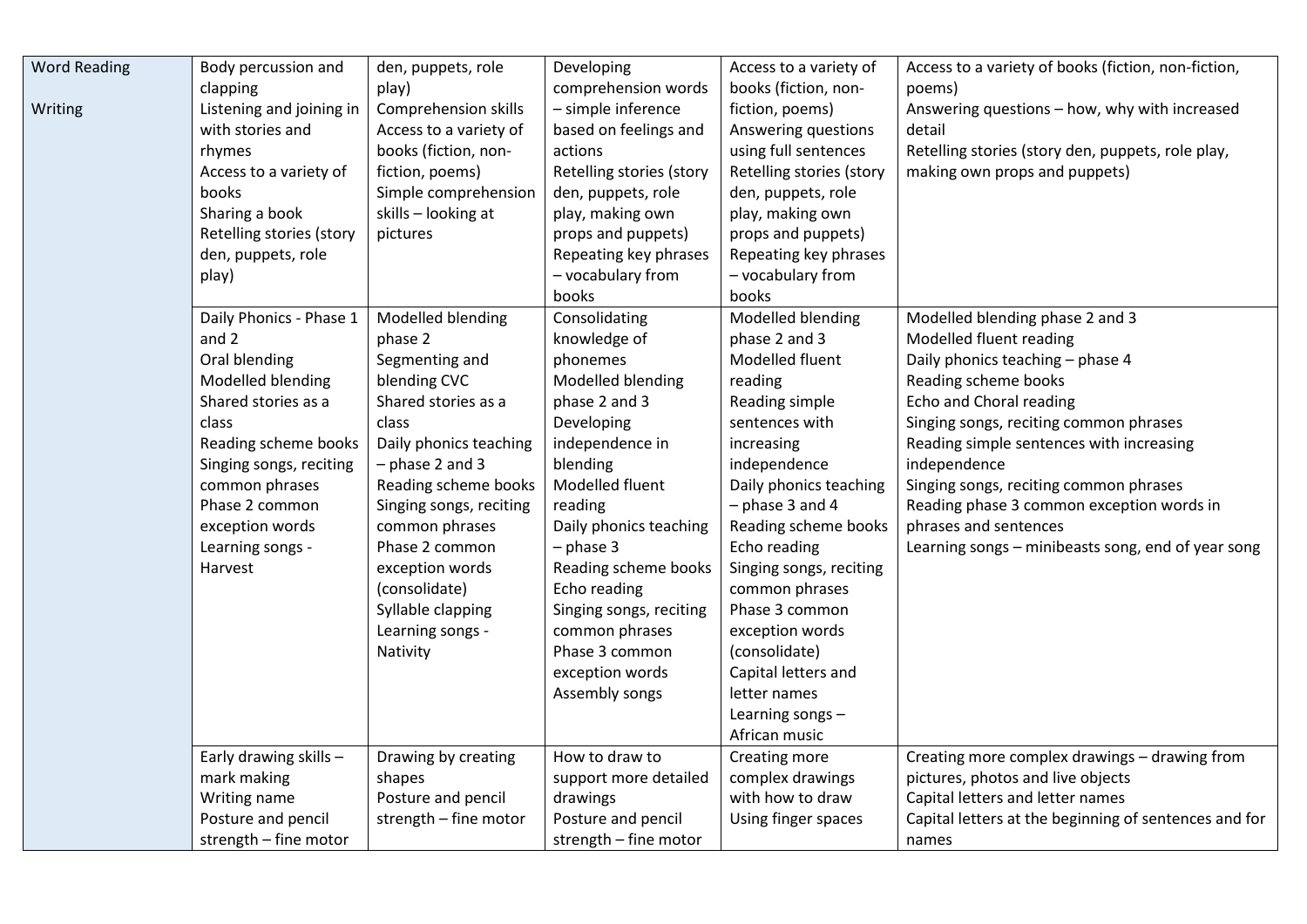|                           | Oral segmenting           | Writing CVC word      | Developing              | Handwriting and           | Finger Spaces and Full stops with increasing       |
|---------------------------|---------------------------|-----------------------|-------------------------|---------------------------|----------------------------------------------------|
|                           | Phase 2 phonemes          | labels                | independence in         | formation                 | independence                                       |
|                           | Modelled segmenting       | Formation practice -  | segmenting to spell.    | Writing simple            | Writing for different purposes - letters, stories, |
|                           | Formation practice -      | phase 2 into phase 3  | Writing captions and    | sentences                 | lists, instructions                                |
|                           |                           |                       | labels using phase 2    |                           |                                                    |
|                           | phase 2                   | Using handwriting     |                         | Writing for a purpose     | Writing common exception words in phrases,         |
|                           | Supported to use          | lines with guidance   | and 3 graphemes         | - lists, captions, labels | captions and sentences                             |
|                           | handwriting lines         |                       | Using full stops at the | Capital letters and       | Using handwriting lines independently              |
|                           |                           |                       | end of sentences        | letter names              |                                                    |
|                           |                           |                       | Correct formation of    | Writing common            |                                                    |
|                           |                           |                       | phase 2 graphemes       | exception words           |                                                    |
|                           |                           |                       | Using handwriting       | Using handwriting         |                                                    |
|                           |                           |                       | lines with increasing   | lines with increasing     |                                                    |
|                           |                           |                       | independence            | independence              |                                                    |
| <b>Mathematics</b>        | Numbers to $5 -$          | Numbers to 10-        | Numbers to $15 -$       | Numbers to 20-            | Addition and subtraction                           |
|                           | recognition and           | recognition and       | recognition and         | recognition and           | Solving problems involving addition, subtraction,  |
| Number                    | writing                   | writing               | writing                 | writing teen numbers      | doubling and sharing                               |
|                           | Correspondence            | Correspondence        | Correspondence to 20    | Addition and              | Composition of number - including number facts.    |
| <b>Numerical Patterns</b> | Early subitising skills - | Composition of        | Subitising to 5 in a    | subtraction (C, P, A)     | Subitise beyond 5                                  |
|                           | to $2$                    | numbers to 5          | range of ways           | Solving problems          |                                                    |
|                           | Outdoor maths             | Number bonds to 5     | Number bonds to 10      | Composition of            |                                                    |
|                           | opportunities for         | (addition and         | Early composition of    | number - including        |                                                    |
|                           | number recognition,       | subtraction within 5) | number to 10            | number facts.             |                                                    |
|                           | ordering, writing,        | Outdoor maths         | Early addition and      | Confidence in             |                                                    |
|                           | corresponding             | Formation of numbers  | subtraction (concrete)  | subitising to 5           |                                                    |
|                           |                           | Subitise to 4         |                         |                           |                                                    |
|                           | Counting skills -         | Counting skills -     | Counting skills -       | Counting skills -         | Counting beyond 20 - Count to 100 songs            |
|                           | counting songs and        | counting up to 20     | counting beyond 20      | counting beyond 20        | Counting in 2s and 10s - songs and rhymes (pattern |
|                           | games up to 10            | Ordering numbers to   | (bridge numbers)        | (bridge numbers)          | of numbers)                                        |
|                           | Pattern of numbers to     | 10                    | Numbers to 15           | Odd and even              | Doubling, halving and sharing                      |
|                           | 5 - adding one more,      | Odd and even          | Teen pattern of the     | numbers to 20-            | Odd and even numbers                               |
|                           |                           | numbers to 10         | number system           | finding the pattern       |                                                    |
|                           | taking one away           |                       |                         |                           |                                                    |
|                           |                           |                       | Comparing quantities    | Number patterns-          |                                                    |
|                           |                           |                       | and groups $-$ greater  | teen pattern and 20       |                                                    |
|                           |                           |                       | than, less than and the | Doubling                  |                                                    |
|                           |                           |                       | same                    | Comparing quantities      |                                                    |
|                           |                           |                       |                         | and groups - how          |                                                    |
|                           |                           |                       |                         | many more? Less?          |                                                    |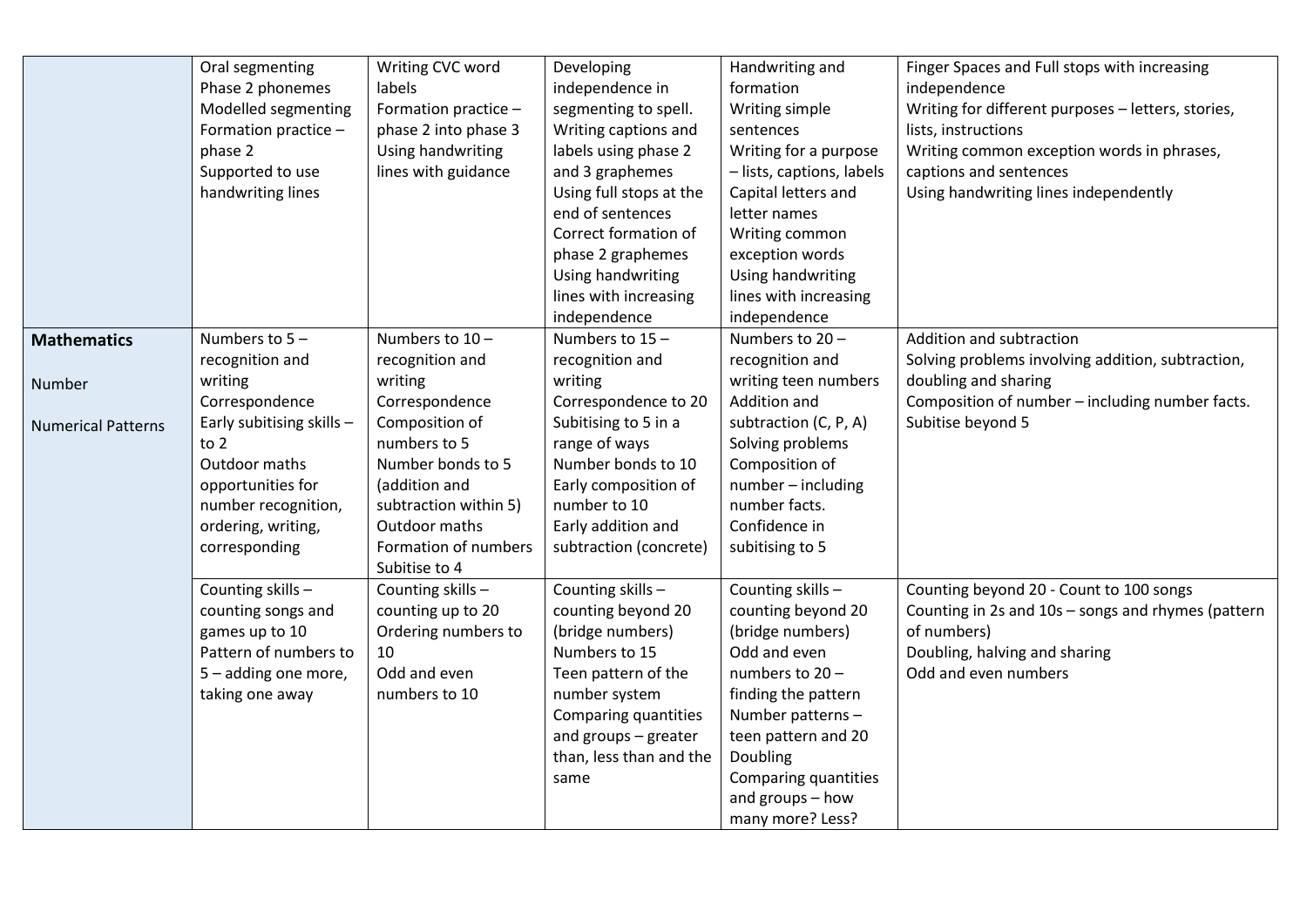|                          | $2D$ shapes $-$        | Making patterns         | 2D properties              | Making repeated        | Measurement - length                     |                            |
|--------------------------|------------------------|-------------------------|----------------------------|------------------------|------------------------------------------|----------------------------|
|                          | construction           | 2D and 3D shape         | <b>Measuring Distance</b>  | patterns               | Capacity (linked to making potions)      |                            |
|                          | <b>Early Capacity</b>  | names                   | <b>Positional Language</b> | 3D properties          | Time                                     |                            |
|                          |                        | <b>Measuring Weight</b> |                            |                        | Directions (movement language) - Beebots |                            |
|                          |                        |                         |                            |                        | Big Blue Blocks - Problem Solving        |                            |
| <b>Understanding the</b> | How have we            | Christmas and the       | Our New Year-              | Mary Anning-           | Africa - past and                        | compared to now -          |
| <b>World</b>             | changed? Babies and    | Nativity - visit to the | celebrating in the past    | dinosaurs              | present                                  | roads, electricity, houses |
| (including Religious     | family                 | church                  | and in different           | <b>Neil Armstrong</b>  | Tessa Sanderson-                         | History of castles -       |
| Education)               | Mud kitchen            | Remembrance Day-        | countries                  | Dr Mae Jemison - first | Javelin                                  | looking at a range, why    |
|                          | Home corner            | thinking about the past | Shrove Tuesday             | African American       | Rosa Parks                               | they were built and        |
| Past and Present         |                        | and how we remember     | Amelia Earhart-            | woman astronaut        |                                          | when                       |
|                          |                        | now                     | famous people of the       | Waddington - past      |                                          | Seaside - past and         |
| People, Culture and      |                        | Christmas tree          | past                       | and present            |                                          | present                    |
| Communities              |                        | tradition               | Transport - past and       |                        |                                          | Fairy Tales and            |
|                          |                        |                         | present                    |                        |                                          | <b>Traditional Tales</b>   |
| The Natural World        |                        |                         | Julia Donaldson            |                        |                                          | <b>Royal Families</b>      |
|                          | Being unique - Myself  | Christmas and the       | Our New Year               | Learning about our     | Handa - how an African                   | Special books - Bible      |
|                          | and my special things  | Nativity                | <b>Chinese New Year</b>    | community - link to    | child lives, comparing                   | stories                    |
|                          | Rosh Hashannah         | Hannukah                | Real life superheroes -    | playhouses             | different culture and                    | Fairy Tales and            |
|                          |                        | Bonfire night           | people who help us         |                        | communities                              | <b>Traditional Tales</b>   |
|                          |                        | Diwali                  |                            |                        |                                          | <b>Royal Families</b>      |
|                          |                        | Christmas tree          |                            |                        |                                          |                            |
|                          |                        | tradition - Germany     |                            |                        |                                          |                            |
|                          | Harvest - plants       | Irreversible changes -  | Reversible changes -       | The farm $-$ visit to  | Exploring materials -                    | Seasons - comparison       |
|                          | Seasons and weather    | bread, toast            | ice                        | Rand Farm Park         | waterproof,                              | linked to summer           |
|                          | Forest School-         | Seasons and weather     | Observing changes          | Observations of        | Growing plants                           | Light investigations       |
|                          | making mud             | Magnets                 | linked to Seasons          | animals                | Explain why things                       | Potions - Scientists       |
|                          | <b>Making Biscuits</b> | Floating and sinking    | Arctic and Antarctic-      | Easter - understanding | happen and how things                    | (discovering germs -       |
|                          |                        | related to pirate ships | location, animals,         | growth and new life    | work                                     | glitter hands)             |
|                          |                        | Percy the Park Keeper   | inuits                     | (eggs, plants)         | Animals from Africa                      | Dissolving sugar, oil,     |
|                          |                        | - immediate             | Developing an              | Space                  | Looking after animals                    | rice, flour                |
|                          |                        | environment             | understanding of the       | Materials - rockets    | Directions (movement                     |                            |
|                          |                        |                         | world on a globe $-$       | Looking after our      | language) - Beebots                      |                            |
|                          |                        |                         | linked to pirates and      | environment            | Forest School-                           |                            |
|                          |                        |                         | flight                     |                        | minibeasts                               |                            |
|                          |                        |                         | Forest school - bird       |                        |                                          |                            |
|                          |                        |                         | feeders                    |                        |                                          |                            |